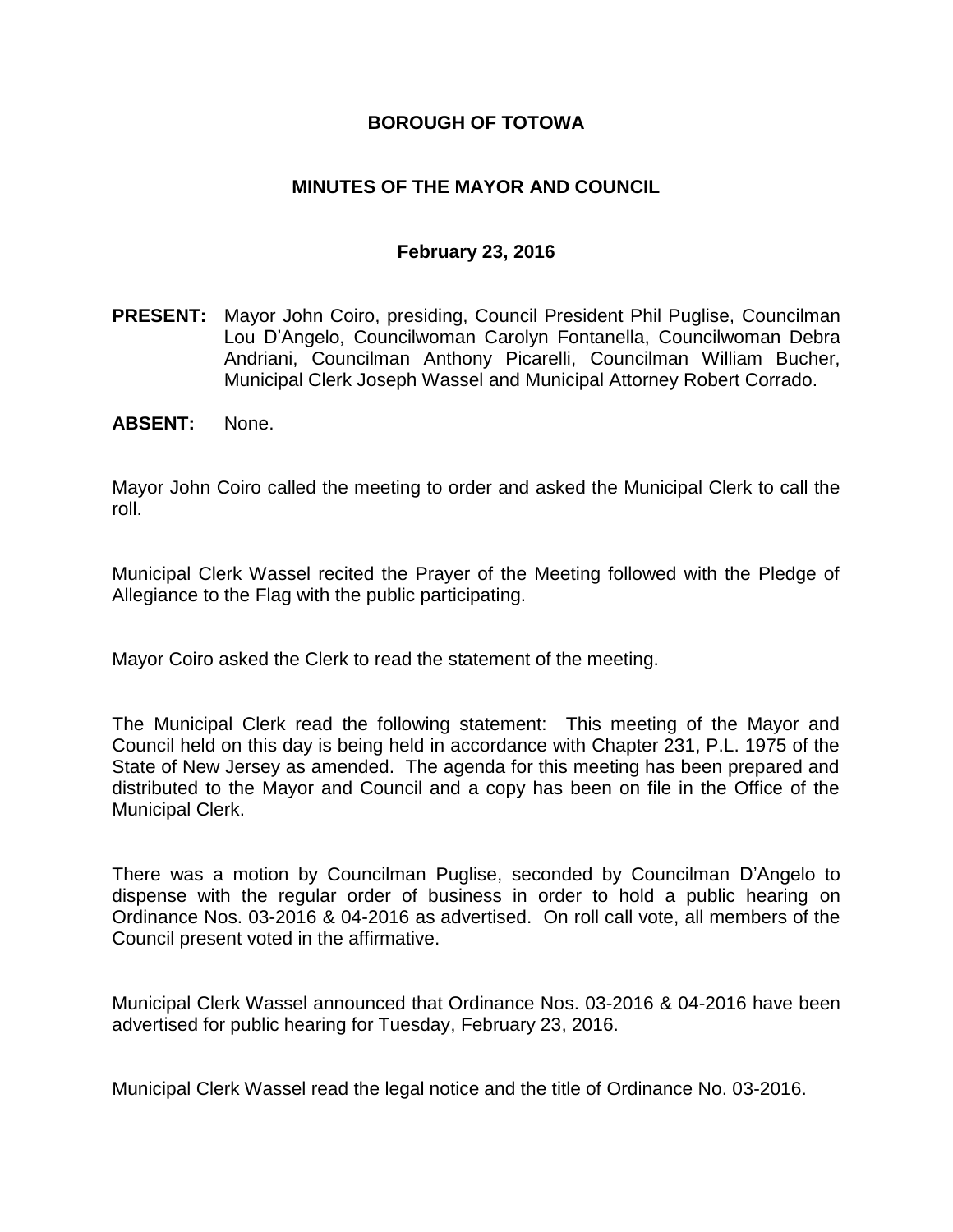There was a motion by Councilman Puglise, seconded by Councilman D'Angelo to open the public hearing. On roll call vote, all members of the Council present voted in the affirmative.

Mayor Coiro asked if any citizens wished to be heard on Ordinance No. 03-2016.

CITIZENS HEARD:

There were no citizens who wished to be heard.

There was a motion by Councilman Puglise, seconded by Councilman D'Angelo to close the public hearing. On roll call vote, all members of the Council present voted in the affirmative.

Municipal Clerk Wassel read Ordinance No. 03-2016 by title:

## **ORDINANCE NO. 03-2016**

#### **AN ORDINANCE OF THE BOROUGH OF TOTOWA, COUNTY OF PASSAIC, NEW JERSEY ADOPTING THE REDEVELOPMENT PLAN FOR THE PROPERTY COMMONLY KNOWN AS BLOCK 154, LOT 19 ON THE TAX MAP OF THE BOROUGH OF TOTOWA (BLOCK 154, LOT 19 AND BLOCK 154.01, LOT 1 ON THE TAX ASSESSMENT RECORDS)**

There was a motion by Councilman Puglise, seconded by Councilman D'Angelo to adopt Ordinance No. 03-2016 on second and final reading. On roll call vote, all members of the Council present voted in the affirmative.

Municipal Clerk Wassel read the legal notice and the title of Ordinance No. 04-2016.

There was a motion by Councilman Puglise, seconded by Councilman D'Angelo to open the public hearing. On roll call vote, all members of the Council present voted in the affirmative.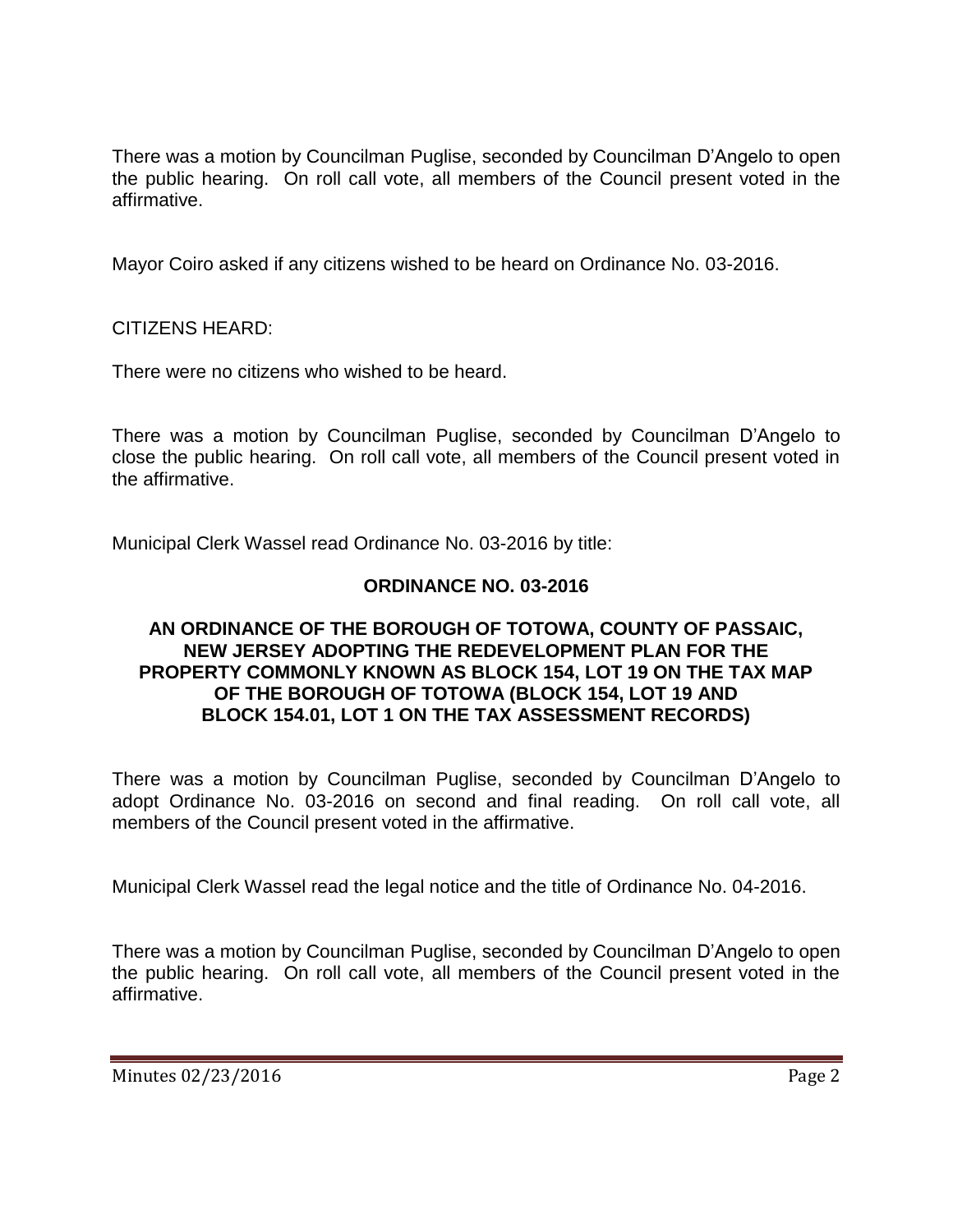Mayor Coiro asked if any citizens wished to be heard on Ordinance No. 04-2016.

CITIZENS HEARD:

There were no citizens who wished to be heard.

There was a motion by Councilman Puglise, seconded by Councilman D'Angelo to close the public hearing. On roll call vote, all members of the Council present voted in the affirmative.

Municipal Clerk Wassel read Ordinance No. 04-2016 by title:

### **ORDINANCE NO. 04-2016**

#### **A CAPITAL ORDINANCE APPROPRIATING THE SUM OF \$175,000 FOR THE REPAIR OF A WATER MAIN TO BE UNDERTAKEN BY THE BOROUGH OF TOTOWA AND TO APPROPRIATE \$175,000 FROM THE WATER UTILITY CAPITAL IMPROVEMENT FUND**

There was a motion by Councilman Puglise, seconded by Councilman D'Angelo to adopt Ordinance No. 04-2016 on second and final reading. On roll call vote, all members of the Council present voted in the affirmative.

There was a motion by Councilman Puglise, seconded by Councilman D'Angelo to revert to the regular order of business. On roll call vote, all members of the Council present voted in the affirmative.

Mayor Coiro asked if any members of the Council, the Municipal Clerk or the Municipal Attorney wished to address the Council.

There were no reports.

CITIZENS HEARD:

Mike Mahometa, 269 Lincoln Avenue: Asked if at the bottom of Lincoln Avenue at

Minutes 02/23/2016 **Page 3**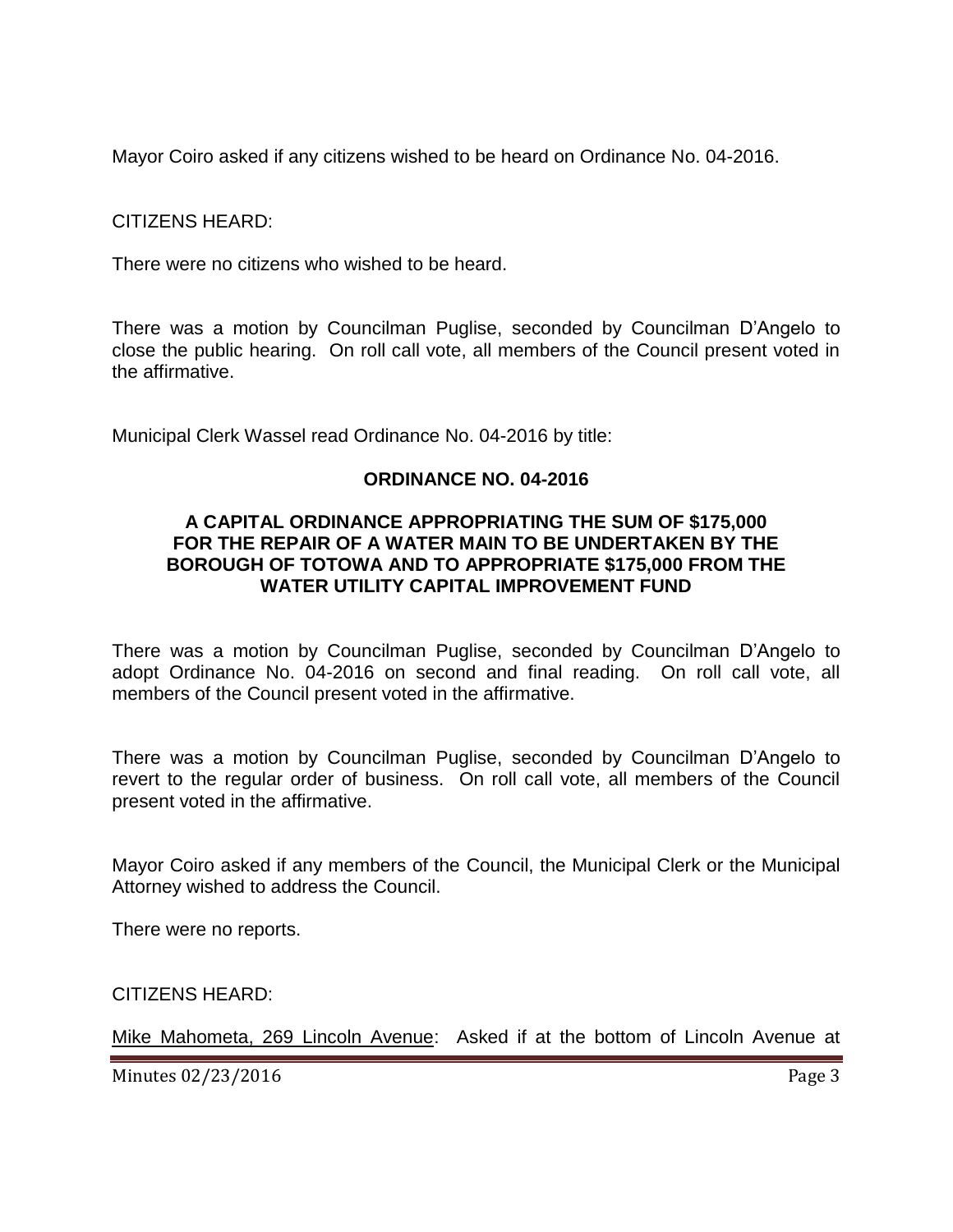Union Boulevard by the dog grooming business if the yellow curb could be extended so there would be no parking to at least maybe the driveway of the first house past the dog grooming business, because it is tight to approach the intersection and make turns. Mayor Coiro: Requested that Police Chief Robert Coyle investigate the situation and report back with his recommendations.

There was a motion by Councilman D'Angelo, seconded by Councilwoman Fontanella to approve the Minutes of the Mayor and Council for the meeting of February 9, 2016. On roll call vote, all members of the Council present voted in the affirmative. Councilman Puglise abstained from the voting.

#### COMMITTEE ON FINANCE:

There was a motion by Councilman Picarelli, seconded by Councilman D'Angelo to approve Resolution No. 2016-05 for the payment of bills. On roll call vote, all members of the Council present voted in the affirmative.

There was a motion by Councilman Picarelli, seconded by Councilman D'Angelo to adopt the following resolution authorizing the Treasurer to issue refunds to various property owners pursuant to State Tax Court judgments. On roll call vote, all members of the Council present voted in the affirmative.

#### RESOLUTION

WHEREAS, there has been a State Tax Court Judgment to reduce the evaluation on the following.

NOW, THEREFORE, BE IT RESOLVED, that the Treasurer of the Borough of Totowa is authorized to refund these amounts.

| <b>Block</b> | Lot | Property/Owner         | Payable to:                                  | <b>YEAR</b> | <b>FROM</b> | TO                 | <b>AMOUNT</b> |
|--------------|-----|------------------------|----------------------------------------------|-------------|-------------|--------------------|---------------|
| 170.02       | 6   | 11 Taft Road           | Michael A. Hazen of<br>Janata, Lacap & Hazen | 2013        | 16,920,000  | 15,400,000         | \$31,965.60   |
|              |     | <b>Taft Associates</b> |                                              |             |             |                    |               |
|              |     | c/o Bed Bath & Beyond  | LLC as Attorney's for                        |             |             |                    |               |
|              |     |                        | the Plaintiff                                |             |             |                    |               |
|              |     |                        | Mail To:                                     |             |             |                    |               |
| 170.02       | 6   | same as above          | Crossroads Corporate                         | 2014        | 16,920,000  | 15,400,000         | \$32,254.40   |
| 170.02       | 6   | same as above          | Center, One                                  | 2015        | 16,920,000  | 15,400,000         | \$34,716.80   |
|              |     |                        | International Blvd,                          |             |             |                    |               |
|              |     |                        | Suite 400, PMB #14                           |             |             |                    |               |
|              |     |                        | Mahwah, NJ 07495                             |             |             | <b>Total Check</b> | \$98,936.80   |
|              |     |                        |                                              |             |             |                    |               |

Minutes 02/23/2016 **Page 4**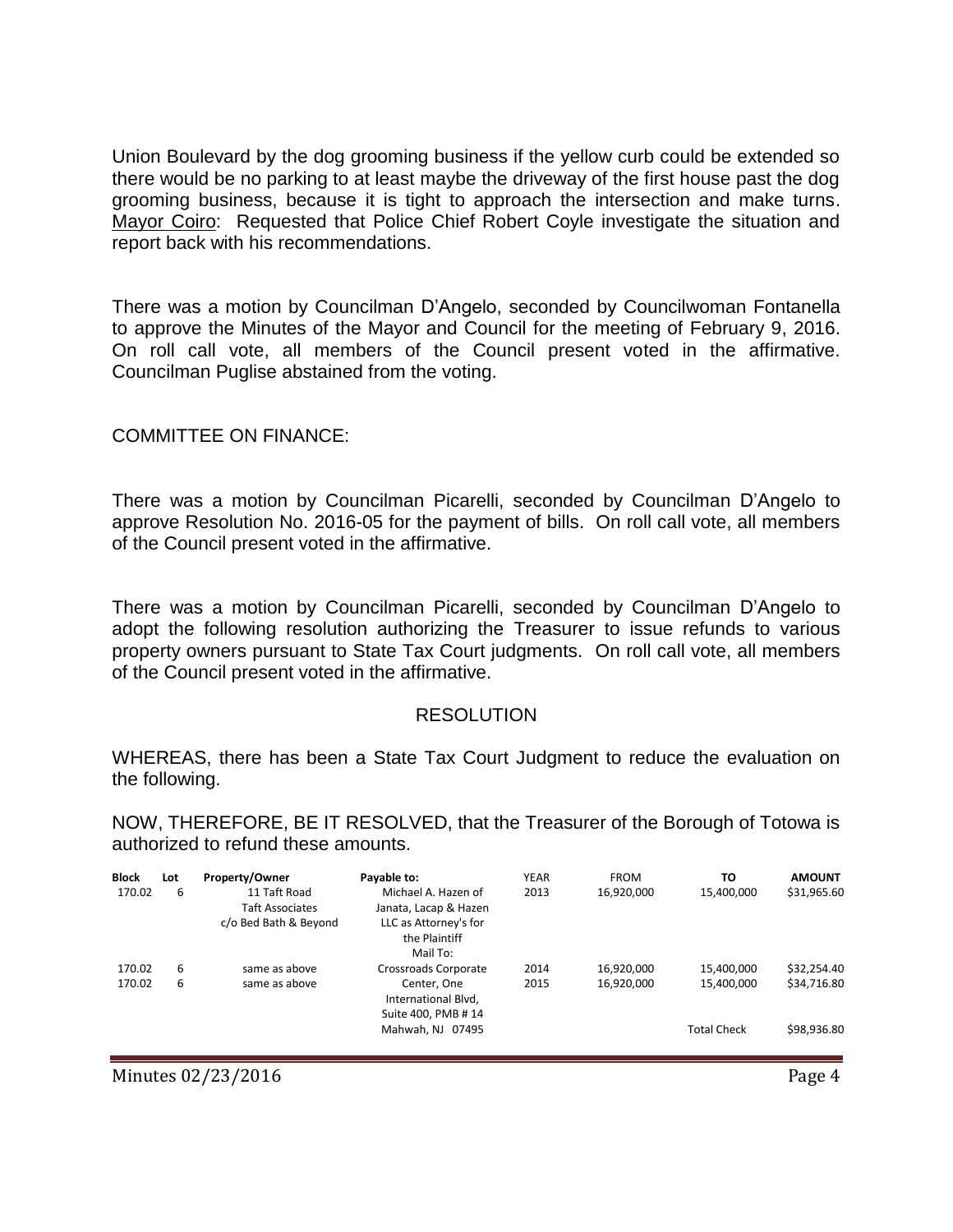There was a motion by Councilman Picarelli, seconded by Councilman D'Angelo to adopt the following resolution authorizing the Treasurer to issue refunds to various property owners due to overpayment of  $1<sup>st</sup>$  Quarter 2016 taxes. On roll call vote, all members of the Council present voted in the affirmative.

#### RESOLUTION

WHEREAS, there has been an overpayment of taxes on the properties listed below; and

WHEREAS, the taxpayer is entitled to a refund; and

WHEREAS, the chart sets forth the refund as follows:

## 1<sup>st</sup> Qtr 2016

| <b>Block</b><br>33 | Lot<br>5 | <b>Property/Owner</b><br>150 Lincoln Ave.<br>Anthony<br>&<br>Phyllis<br>Paventa | Payable to:<br>Corelogic<br>Attn: Refunds Dept.<br>Mail Code: DFW 1-3<br>1 Corelogic Drive<br>Westlake, TX 76262 | <b>OVERPAYMENT</b><br>\$1820.92 |
|--------------------|----------|---------------------------------------------------------------------------------|------------------------------------------------------------------------------------------------------------------|---------------------------------|
| 74                 | 2        | 32 Columbus Ave.<br>Letizia Sicignano                                           | Corelogic<br>(same as above)                                                                                     | \$6,074.30                      |
| 87                 | 3        | 123 Raphael Road<br><b>Gary Titus</b>                                           | Lereta<br>1123 Park View Drive<br>Covina, CA 91724<br>Attn: Central Refunds                                      | \$2,117.58                      |

NOW, THEREFORE, BE IT RESOLVED, that the overpayment shall be refunded to the taxpayer, as stated above, and the Treasurer is authorized to issue separate checks for the refunds, which shall be paid to the stated property owner or taxing authority.

There was a motion by Councilman Picarelli, seconded by Councilman D'Angelo to adopt the following resolution authorizing the Tax Collector to adjust the taxes for Kenneth Samra, 50 Duffus Avenue, Block 131, Lot 11 pursuant to a 100% Exemption for a 100% Permanent and Total Disability due to a wartime service connected disability. On roll call vote, all members of the Council present voted in the affirmative.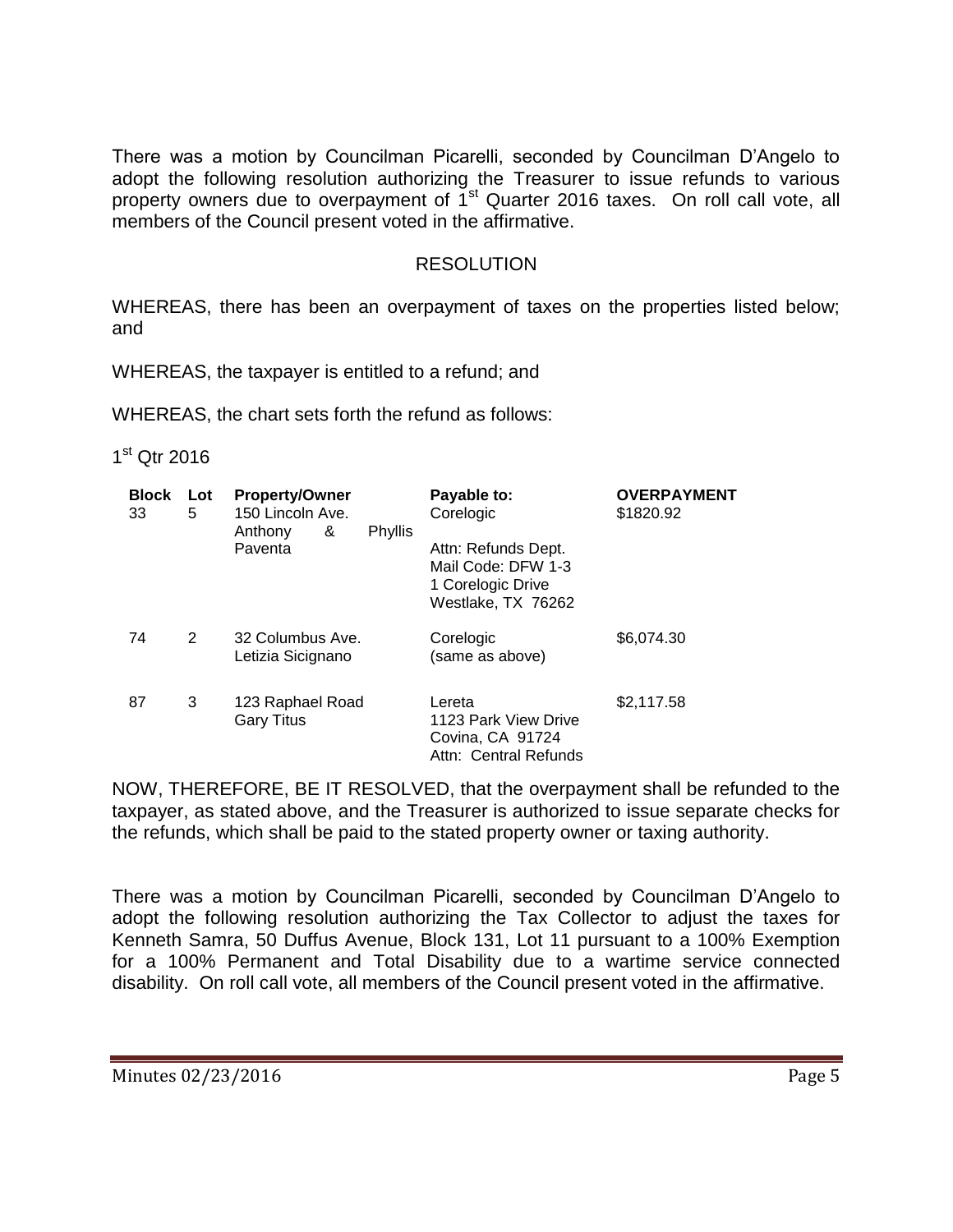### RESOLUTION

Re: Kenneth Samra 50 Duffus Ave. Block 131, Lot 11

WHEREAS, Kenneth Samra has applied for a 100% exemption for a 100% permanent and total disability due to a wartime service connected disability; and

WHEREAS, he meets all the requirements for the exemption, and his 100% disability became effective on January 4, 2016 which means he is exempted from paying property taxes from that date; and

WHEREAS, taxes due for the first half of 2016 is \$4,049.53, which amounts to \$22.13 per day. The taxpayer owes 3 days (\$66.39).

NOW THEREFORE BE IT RESOLVED, upon collecting the \$66.39 due, this property will be exempted from future tax payments for as long as Kenneth Samra owns the property.

There was a motion by Councilman Picarelli, seconded by Councilman D'Angelo to adopt the following resolution authorizing the Tax Collector to adjust the taxes for Wilfred Grotz, 83 Dewey Avenue, Block 115, Lot 30 pursuant to a 100% Exemption for a 100% Permanent and Total Disability due to a wartime service connected disability. On roll call vote, all members of the Council present voted in the affirmative.

#### RESOLUTION

Re: Wilfred Grotz 83 Dewey Ave. Block 115, Lot 30

WHEREAS, Wilfred Grotz has applied for a 100% exemption for a 100% permanent and total disability due to a wartime service connected disability; and

WHEREAS, he meets all the requirements for the exemption, and his 100% disability became effective on January 26, 2016 which means he is exempted from paying property taxes from that date; and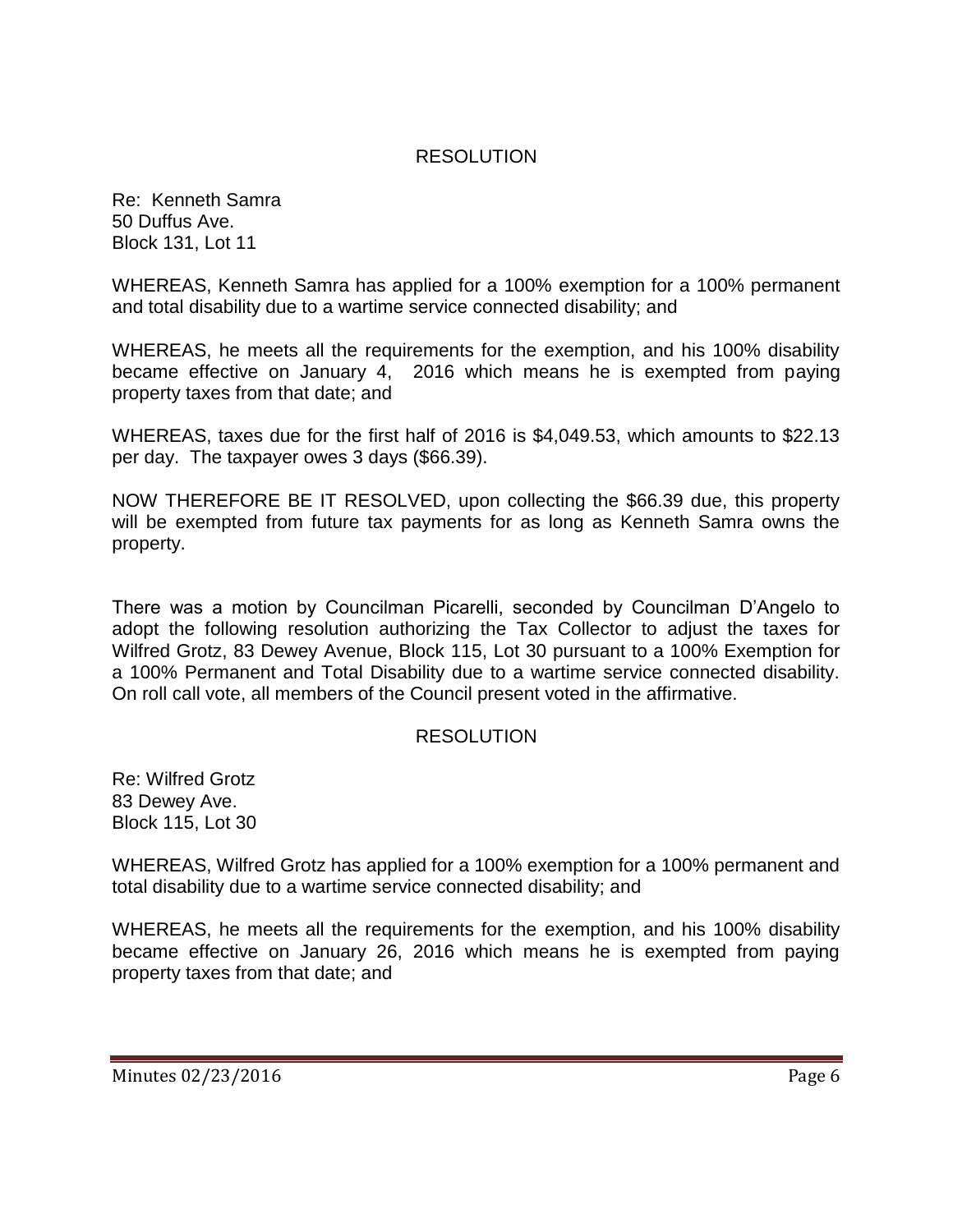WHEREAS, the Taxpayer paid the  $1<sup>st</sup>$  quarter taxes in the amount of \$1531.74. He was only required to pay 26 days which equals \$435.24. Therefore the taxpayer is entitled to a refund of \$1,096.50.

NOW, THEREFORE, BE IT RESOLVED, that the Treasurer is authorized to refund \$1096.50 to Wilfred Grotz and upon paying the refund due the Taxpayer, this property will be exempted from future tax payments for as long as Wilfred Grotz owns the property.

There was a motion by Councilman Picarelli, seconded by Councilman D'Angelo to adopt the following Resolution Appointing A Fund Commissioner For The Garden State Municipal Joint Insurance Fund. On roll call vote, all members of the Council present voted in the affirmative.

## RESOLUTION NO. 35-2016

### RESOLUTION APPOINTING FUND COMMISSIOER FOR THE GARDEN STATE MUNICIPAL JOINT INSURANCE FUND

WHEREAS, the Borough of Totowa, County of Passaic, New Jersey, is a member of the Garden State Municipal Joint Insurance Fund (GSMJIF); and

WHEREAS, it is required by the Garden State Municipal Joint Insurance Fund (GSMJIF) for the Borough of Totowa to have representation on the Board of Commissioners.

NOW, THEREFORE, BE IT RESOLVED, by the Mayor and Council of the Borough of Totowa, County of Passaic, State of New Jersey that:

1. John Waryas is hereby appointed as Fund Commissioner representing the Borough of Totowa on the Garden State Municipal Joint Insurance Fund (GSMJIF) Board of Commissioners.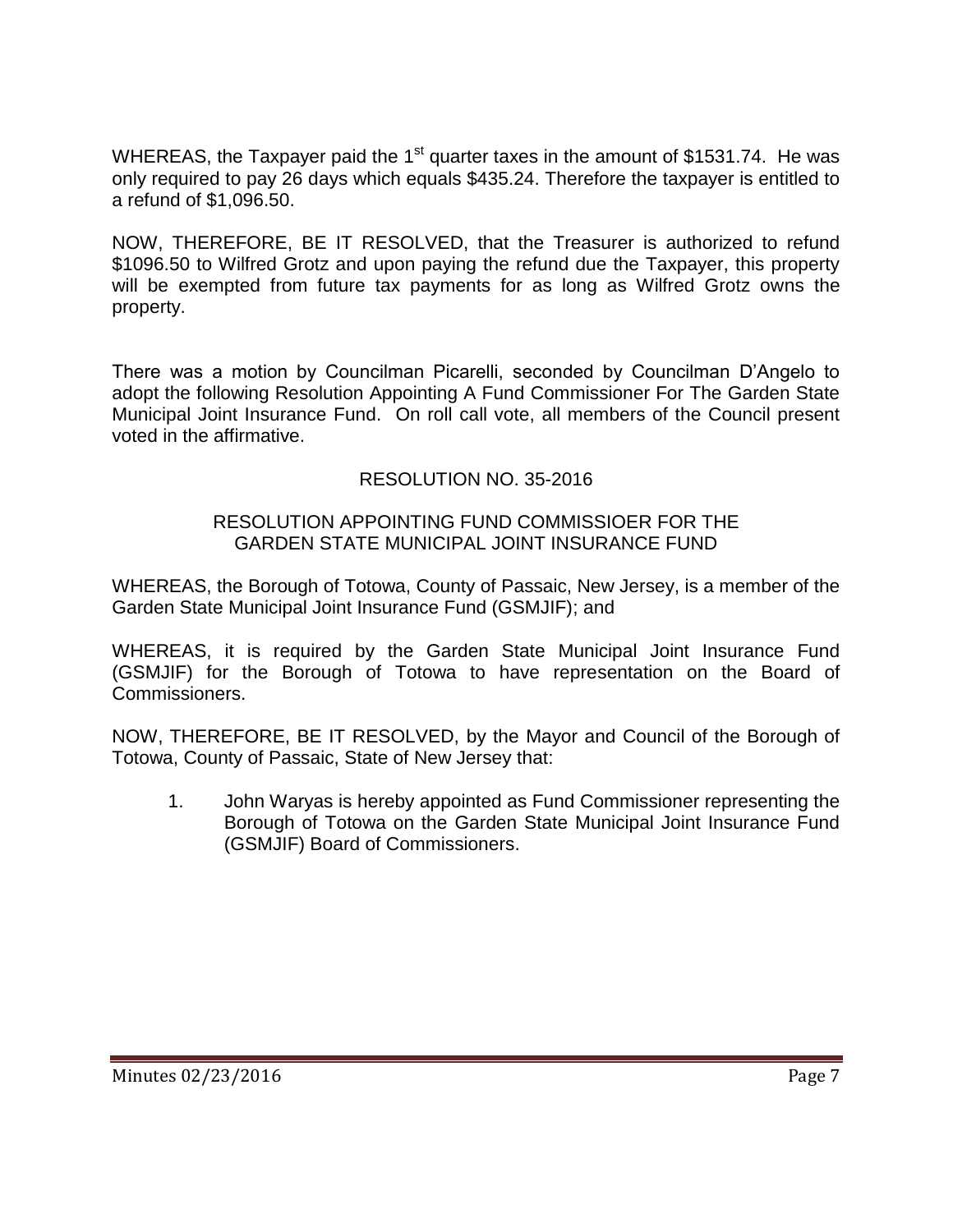## COMMITTEE ON PUBLIC SAFETY:

After conferring with Police Chief Robert Coyle and upon the recommendation of the Committee, there was a motion by Councilman Puglise, seconded by Councilwoman Fontanella to appoint Meagan Akins as a Probationary Patrol Officer in the Borough of Totowa Police Department. On roll call vote, all members of the Council present voted in the affirmative.

## MAYOR'S APPOINTMENT

I, Mayor John Coiro, with the advice and consent of the Council do hereby appoint Meagan Akins as a Probationary Patrol Officer in the Borough of Totowa Police Department with the swearing in ceremony to be held on Tuesday, March 8, 2016.

There was a motion by Councilman Puglise, seconded by Councilwoman Fontanella to confirm the appointment. On roll call vote, all members of the Council present voted in the affirmative.

There was a motion by Councilman Puglise, seconded by Councilwoman Fontanella to approve the fireman's applications, the purchase of fireman's equipment and authorize fireman's physicals for Jarrett A. Lopez and Syed R. Sherazi for Riverview Park Fire Company No. 3. On roll call vote, all members of the Council present voted in the affirmative.

A letter was received from Fire Rescue Co. No. 4 requesting permission to take Engine 973, Truck 1 and Rescue 4 out of the Borough for a department drill to be held at the Bergenfield Fire Training Center on March 20, 2016. There was a motion by Councilman Puglise, seconded by Councilwoman Fontanella to approve the request. On roll call vote, all members of the Council present voted in the affirmative.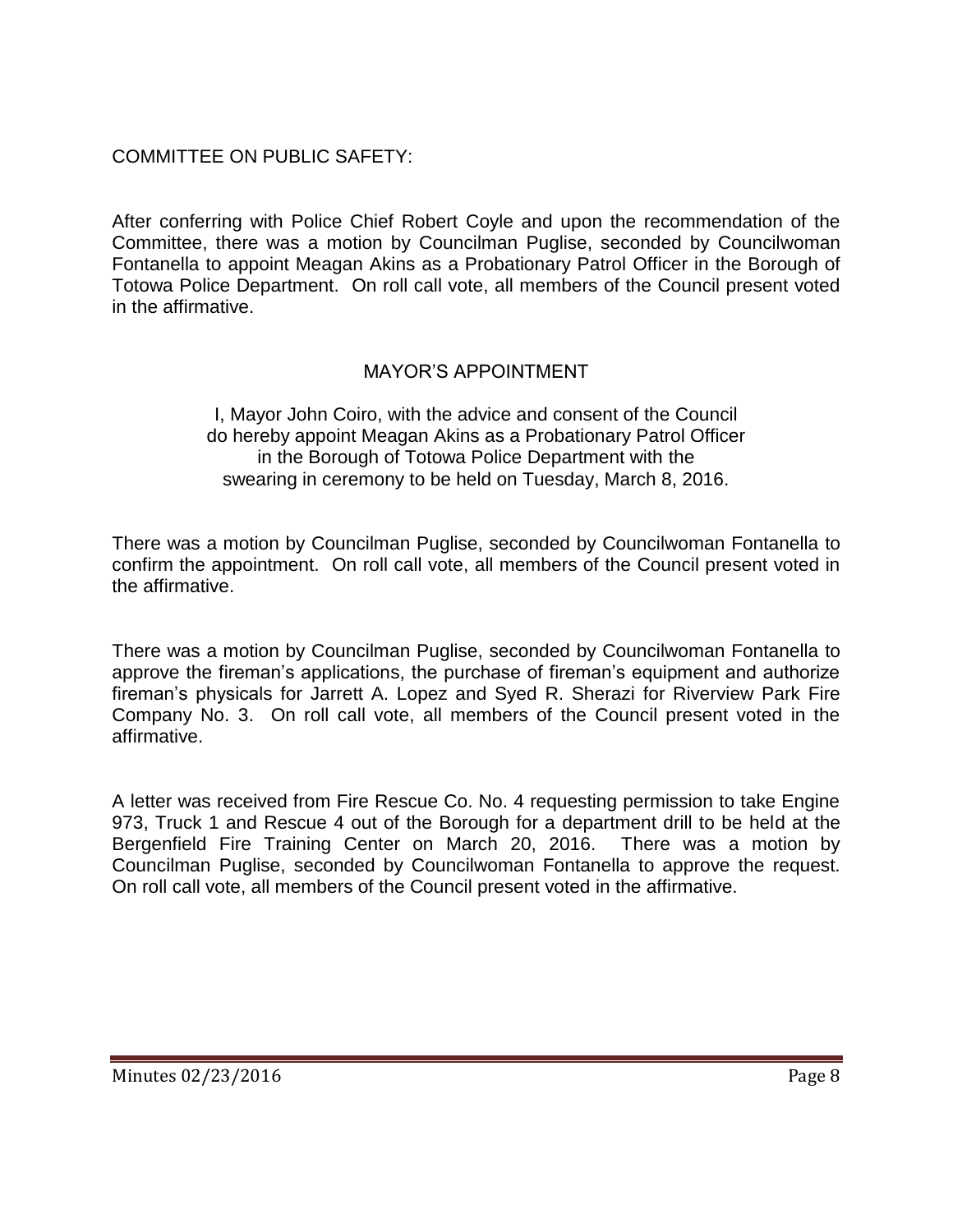## COMMITTEE ON PUBLIC WORKS:

There was a motion by Councilman D'Angelo, seconded by Councilman Puglise to adopt the following Resolution Authorizing Professional Engineering Services For The Repair Of A Water Main. On roll call vote, all members of the Council present voted in the affirmative.

## RESOLUTION NO. 36-2016

### RESOLUTION AUTHORIZING PROFESSIONAL ENGINEERING SERVICES FOR THE REPAIR OF A WATER MAIN

WHEREAS, the Borough of Totowa Department of Public Works Superintendent has advised the Mayor and Council of the Borough of Totowa that the water main crossing underneath the railroad adjacent to Riverview Drive is leaking and in need of repair; and

WHEREAS, the proposed repair includes the relining of approximately 225 linear feet of existing leaking water main and associated work; and

WHEREAS, the Mayor and Council of the Borough of Totowa desire to retain the services of a professional engineering firm to provide design services, prepare construction plans, specifications and bid documents, assist in the bidding process and supervise construction of the Project; and

WHEREAS, Richard A. Alaimo Engineering Associates has submitted a proposal dated January 7, 2016 to provide the design, bid assistance and construction supervision services for the water main repair at a cost not to exceed Twenty-Eight Thousand Two Hundred Twenty and 00/100 Dollars (\$28,220.00), a copy of which is on file in the office of the Borough of Totowa Municipal Clerk; and

WHEREAS, the Mayor and Council of the Borough of Totowa on February 23, 2016 did examine the proposal submitted by Richard A. Alaimo Engineering Associates; and

WHEREAS, pursuant to the applicable New Jersey State laws, these professional services may be awarded without public bidding.

NOW, THEREFORE, BE IT RESOLVED, that the Mayor and Council of the Borough of Totowa do hereby accept the proposal submitted by Richard A. Alaimo Engineering Associates for professional engineering services for the water main repair in the amount of Twenty-Eight Thousand Two Hundred Twenty and 00/100 Dollars (\$28,220.00).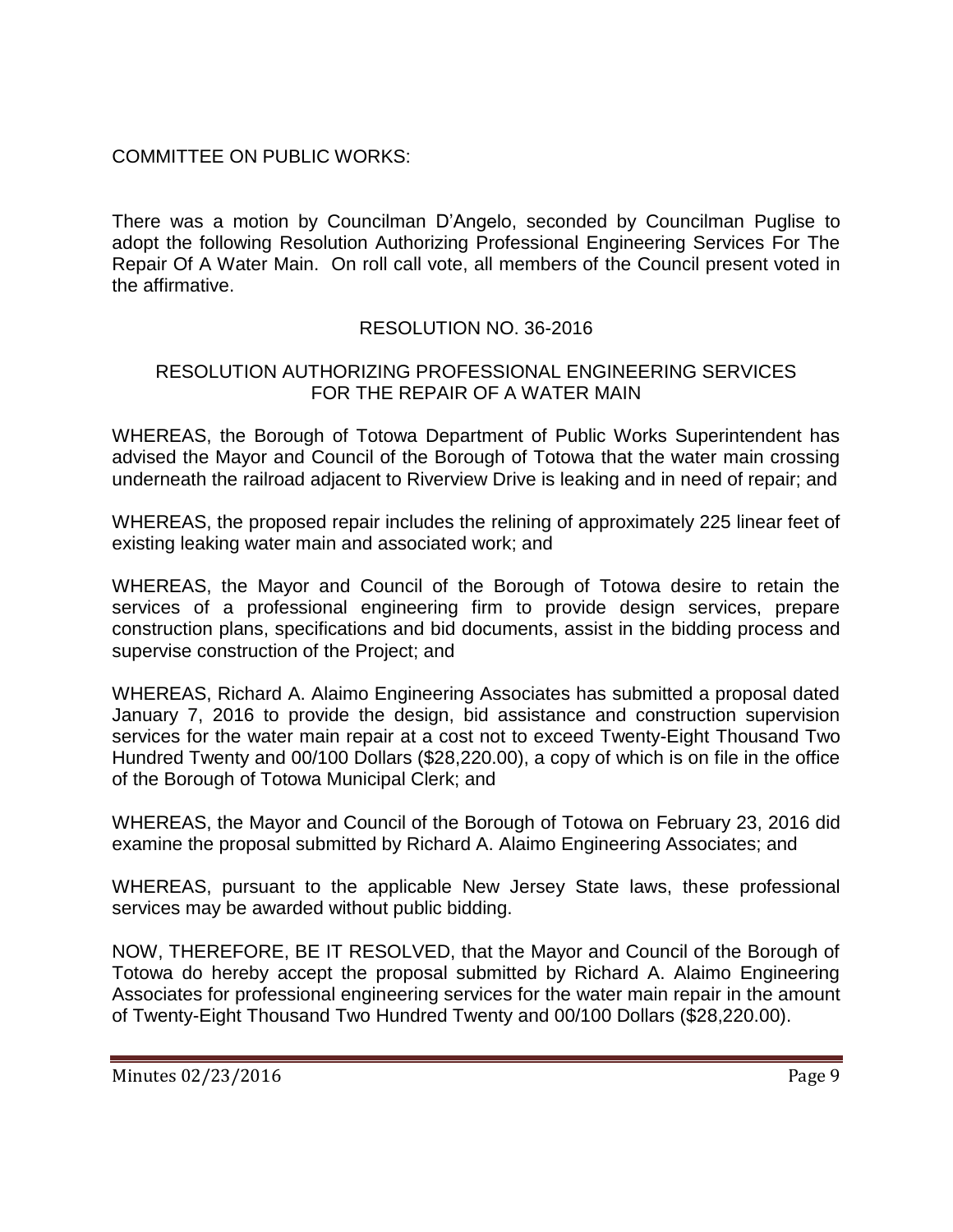BE IT FURTHER RESOLVED, that the Mayor and Council of the Borough of Totowa do hereby authorize Richard A. Alaimo Engineering Associates to perform the professional services as set forth in their proposal.

There was a motion by Councilman D'Angelo, seconded by Councilman Puglise to authorize the Borough Clerk and Borough Attorney to prepare the specifications and advertise for the receipt of bids for the demolition of 23 Norwood Terrace through the Passaic County CDBG-DR Program. On roll call vote, all members of the Council present voted in the affirmative.

### COMMITTEE ON ENGINEERING & PUBLIC PROPERTY:

There was a motion by Councilwoman Fontanella, seconded by Councilwoman Andriani to accept the following bids for the Sanitary Sewer Main Rehabilitation – Phase IV. On roll call vote, all members of the Council present voted in the affirmative.

| Company<br>Aqua Infrastructure Rehabilitation Co., LLC<br>Newark, DE 19702 | <b>Total Bid</b><br>\$104,670.00 |
|----------------------------------------------------------------------------|----------------------------------|
| Arold Construction Co., Inc.<br>Kingston, NY 12401                         | \$203,155.00                     |
| Progressive Pipeline Management<br>West Deptford, NJ 08066                 | \$294,088.00                     |
| National Water Main Cleaning, Co.<br>Kearny, NJ 07032                      | \$367,289.00                     |

Upon the recommendation of the Engineer, there was a motion by Councilwoman Fontanella, seconded by Councilwoman Andriani to adopt the following resolution to award the contract to the lowest responsible bidder for the Sanitary Sewer Main Rehabilitation – Phase IV. On roll call vote, all members of the Council present voted in the affirmative.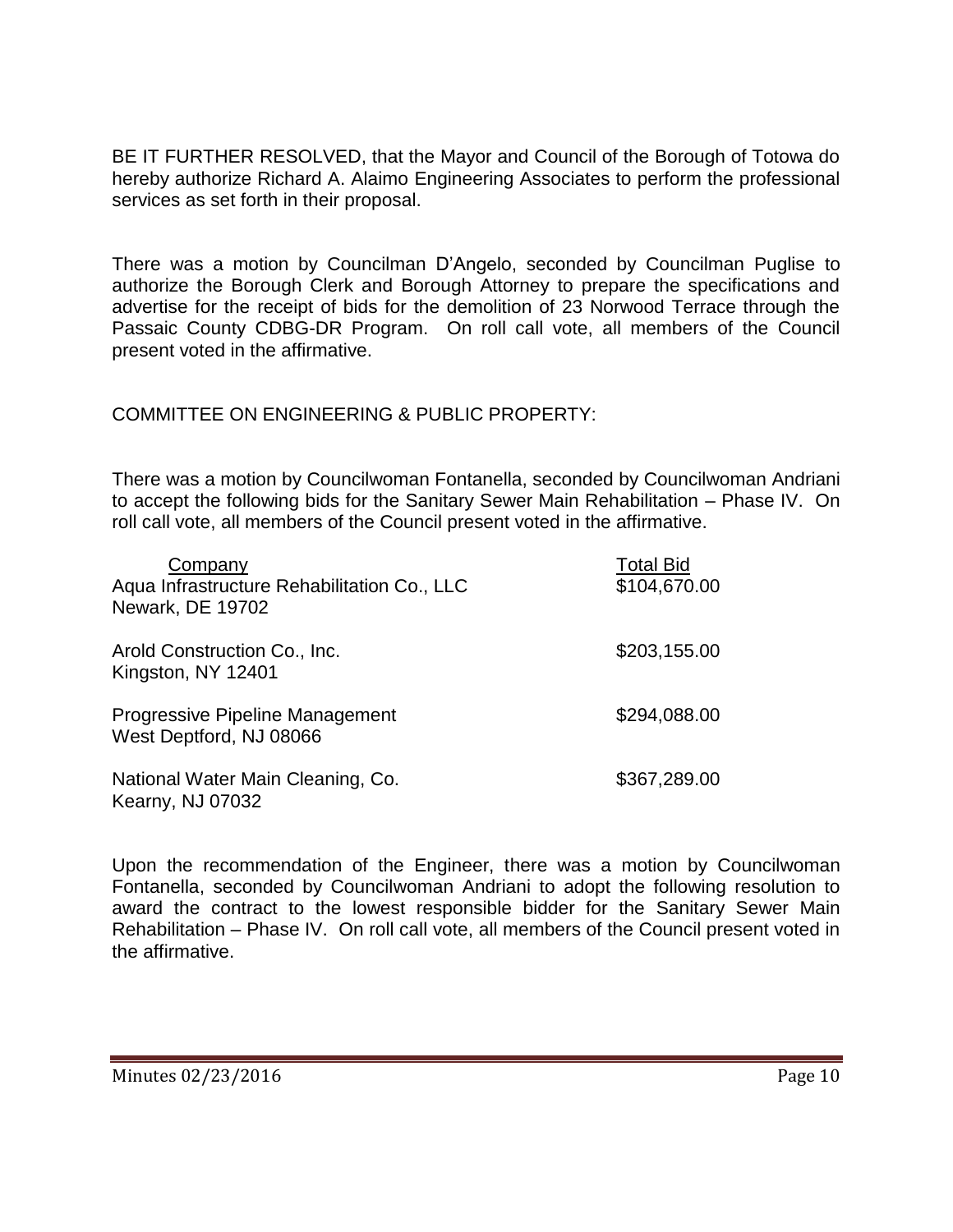## RESOLUTION NO. 37-2016

### RESOLUTION AUTHORIZING CONTRACT FOR SANITARY SEWER MAIN REHABILITATION – PHASE 4

WHEREAS, in August of 2011, the Borough of Totowa suffered the devastating effects of Hurricane Irene which resulted in unprecedented flooding throughout the community; and

WHEREAS, the Borough of Totowa Municipal Engineer recommended the rehabilitation of portions of the sanitary sewer mains located on Jefferson Place, Dewey Avenue, and William Place; and

WHEREAS, the Borough of Totowa received a Block Grant from Passaic County through the Community Development Block Grant ("CDBG") Program for the rehabilitation of sanitary sewer mains within portions of Jefferson Place, Dewey Avenue, and William Place; and

WHEREAS, by Resolution No. 102-2012 dated September 25, 2012, the Mayor and Council of the Borough of Totowa awarded a contract to Allstate Power Vac, Inc., 928 East Hazelwood Avenue, Rahway, New Jersey 07065 for the Borough of Totowa Jefferson Place Sewer Lining Project Phase I for the total sum of One Hundred Ninety-Eight Thousand Five Hundred Thirty-Nine and 00/100 Dollars (\$198,539.00); and

WHEREAS, the Borough of Totowa Municipal Engineer recommended some additional work be done including the rehabilitation of existing sanitary sewer manholes on Elizabeth Place and rehabilitation of sanitary sewer mains within Grant Avenue, at the intersection of Totowa Road, and William Place between Totowa Road and Jefferson Place; and

WHEREAS, the Borough of Totowa received additional funding from Passaic County through the CDBG Program for the supplementary rehabilitation work; and

WHEREAS, by Resolution No. 40-2014 dated March 28, 2014, the Mayor and Council of the Borough of Totowa awarded a contract to National Water Main Cleaning Co., 875 Summer Avenue, Newark, New Jersey 07104 for the Borough of Totowa Sanitary Sewer Main Rehabilitation, Phase 2 and Phase 3 for the total sum of Ninety-Seven Thousand Six Hundred Two and 25/100 Dollars (\$97,602.25); and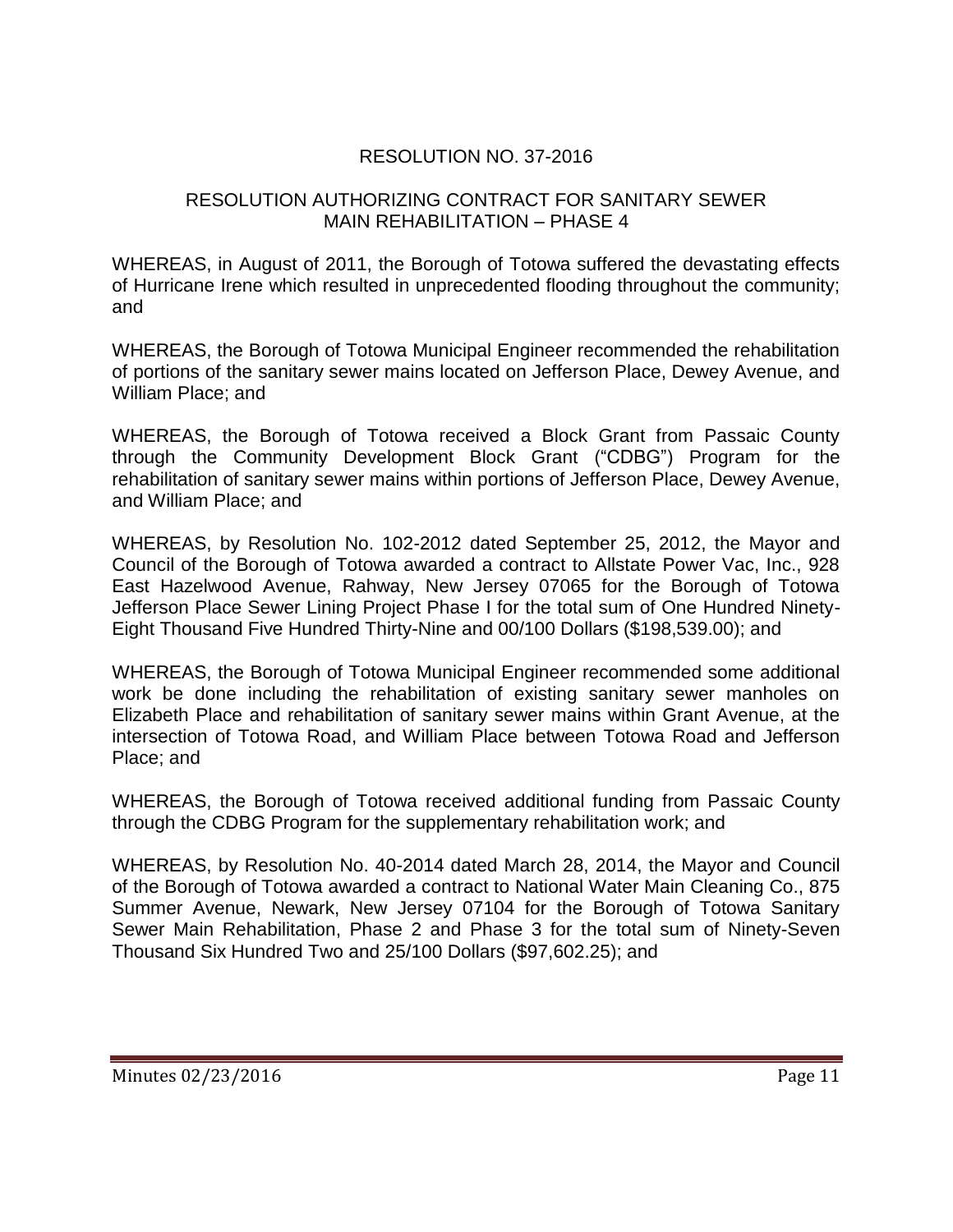WHEREAS, the Mayor and Council of the Borough of Totowa did advertise for receipt of sealed bids for its on-going Sanitary Sewer Rehabilitation Project in accordance with its specifications entitled "Specifications, Proposal and Contract Documents for Borough of Totowa Sanitary Sewer Main Rehabilitation, Phase IV, Borough of Totowa, Passaic County, New Jersey, Contract No. 2015-3"; and

WHEREAS, the Borough of Totowa did receive bids at its Municipal Building on February 17, 2016; and

WHEREAS, the Mayor and Council of the Borough of Totowa on February 23, 2016 did examine all bids for materials and services called for; and

WHEREAS, the Mayor and Council of the Borough of Totowa have determined that the lowest responsible bid was submitted by Aqua Infrastructure Rehabilitation Co., Inc., 567 Walther Road, Newark, Delaware 19702 with a base bid in the amount of One Hundred Four Thousand Six Hundred Seventy and 00/100 Dollars (\$104,670.00), a copy of which is on file in the office of the Municipal Clerk; and

WHEREAS, the Mayor and Council of the Borough of Totowa have determined that the bid submitted by Aqua Infrastructure Rehabilitation Co. be accepted as the lowest responsible bid.

NOW, THEREFORE, BE IT RESOLVED, that the Mayor and Council of the Borough of Totowa do hereby accept the bid of Aqua Infrastructure Rehabilitation Co. for the Borough of Totowa Sanitary Sewer Main Rehabilitation, Phase IV as the lowest responsible bid for the total sum of One Hundred Four Thousand Six Hundred Seventy and 00/100 Dollars (\$104,670.00).

BE IT FURTHER RESOLVED, that the award of this contract to Aqua Infrastructure Rehabilitation Co. for the Borough of Totowa Sanitary Sewer Main Rehabilitation Project, Phase IV, is subject to approval by the County of Passaic Department of Economic Development.

BE IT FURTHER RESOLVED, that the Municipal Council of the Borough of Totowa does hereby authorize the Mayor and Municipal Clerk to execute any and all necessary instruments relating thereto.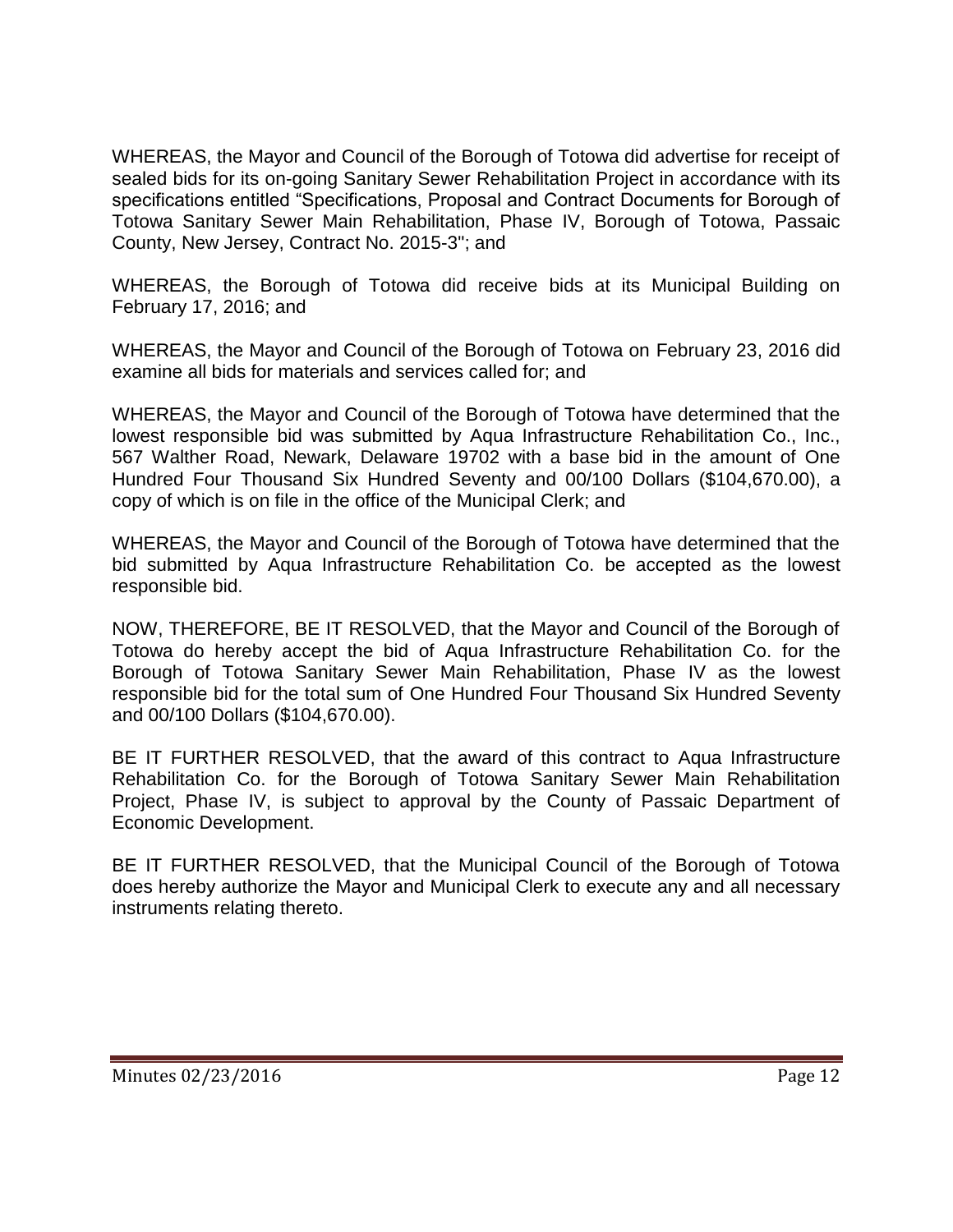There was a motion by Councilwoman Fontanella, seconded by Councilwoman Andriani to adopt the following Resolution Authorizing The Leasing Of Real Property And Amending The Reservation Of Rights For A Portion Of The Property Identified As Lot 2, Block 170.02 In The Borough Of Totowa. On roll call vote, all members of the Council present voted in the affirmative.

## RESOLUTION NO. 38-2016

### RESOLUTION AUTHORIZING THE LEASING OF REAL PROPERTY AND AMENDING THE RESERVATION OF RIGHTS FOR A PORTION OF THE PROPERTY IDENTIFIED AS LOT 2, BLOCK 170.02 IN THE BOROUGH OF TOTOWA

WHEREAS, the Borough of Totowa is the owner of real property located on Maltese Drive and identified as Lot 2, Block 170.02 on the official tax map of the Borough of Totowa; and

WHEREAS, the Mayor and Council of the Borough have determined that this property is not needed for public use; and

WHEREAS, the Mayor and Council of the Borough of Totowa desire to authorize the public leasing of a portion of the property located on Maltese Drive identified as Lot 2, Block 170.02 on the official tax map of the Borough of Totowa; and

WHEREAS, by Resolution No. 60-2010 dated June 15, 2010, the Mayor and Council of the Borough of Totowa authorized the leasing on two (2) parcels referred to as Parcel "A" and Parcel "B"; and

WHEREAS, by Resolution No. 78-2015 dated May 12, 2015, the Mayor and Council of the Borough of Totowa authorized lease rights on one (1) additional parcel hereinafter referred to as Parcel "C" and established a minimum rental fee of Fifteen Thousand and 00/100 Dollars (\$15,000.00) per month for Parcel "C; and

WHEREAS, it was subsequently determined that the Borough of Totowa would need to reduce the size of proposed lease in order to ensure that there would be no impact to the Borough of Totowa's West End Pump Station which is also located on this site; and

WHEREAS, the Mayor and Council desire to reduce the minimum rental fee to the sum of Twelve Thousand and 00/100 Dollars (\$12,000.00) per month for Parcel "C"; and

WHEREAS, bids will be solicited for an annual leasehold with rent to be paid in equal monthly installments; and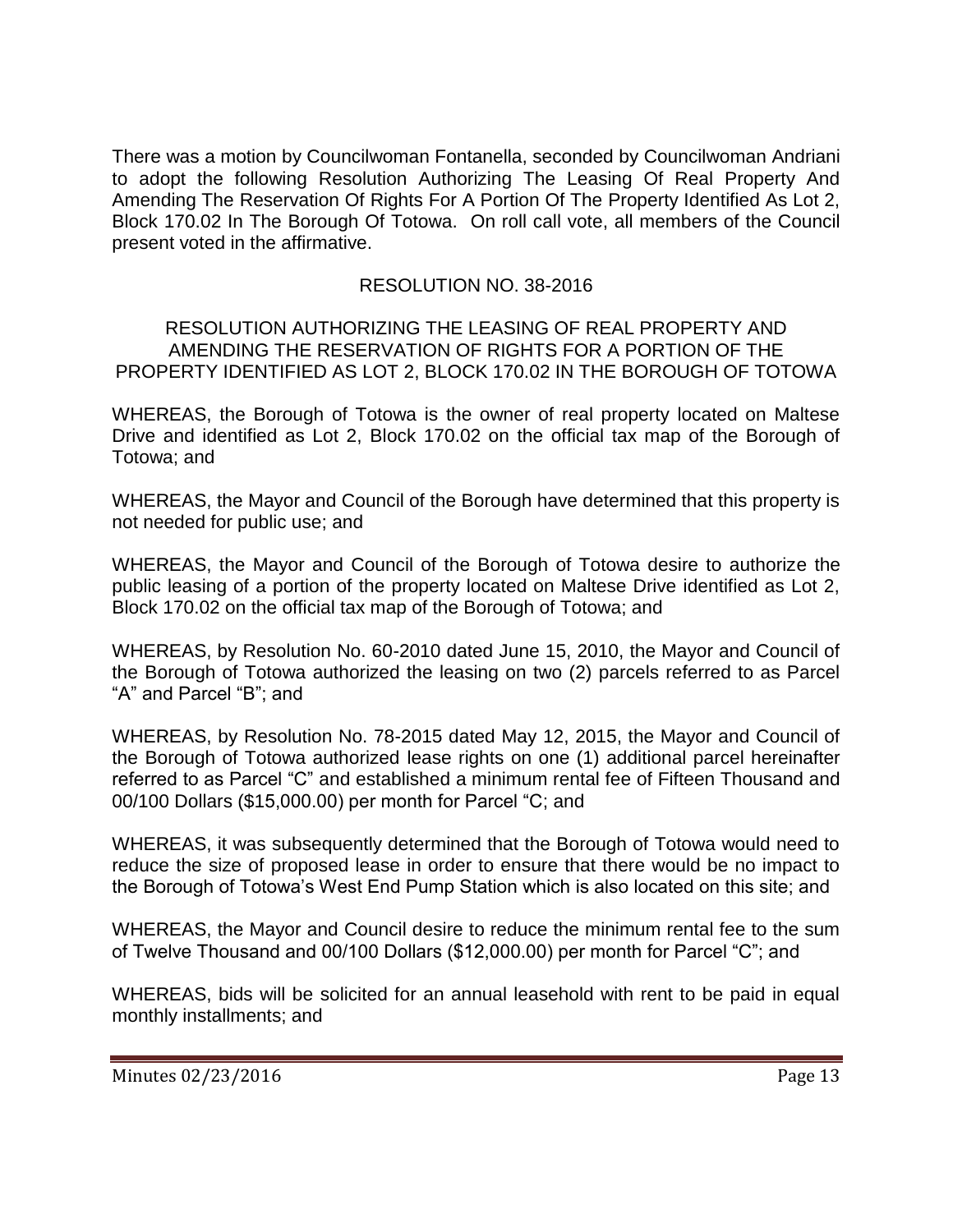WHEREAS, pursuant to the provisions of N.J.S.A 40:A12-14(a), the governing body may fix a minimum rental with the reservation of the right to reject all bids where the highest bid is not accepted; and

WHEREAS, N.J.S.A. 40A: 12-14(a) further provides that upon completion of the bidding the highest bid may be accepted or all of the bids may be rejected; and

WHEREAS, do hereby establish a minimum rental fee of Twelve Thousand and 00/100 Dollars (\$12,000.00) per month for Parcel "C.

NOW, THEREFORE, BE IT RESOLVED, that the Mayor and Council of the Borough of Totowa do hereby authorize the leasing of the property located on Maltese Drive identified as a portion of Lot 2, Block 170.02 on the official tax map of the Borough of Totowa.

BE IT FURTHER RESOLVED, that the Mayor and Council of the Borough of Totowa do hereby establish a minimum rental fee of Twelve Thousand and 00/100 Dollars (\$12,000.00) per month for Parcel "C".

BE IT FURTHER RESOLVED, that the Mayor and Council of the Borough of Totowa do hereby reserve the right to reject all bids where the highest bid is not accepted.

BE IT FURTHER RESOLVED, that the advertisement for the public bidding of this lease shall include notice of the minimum rent and the reservation of rights.

There was a motion by Councilwoman Fontanella, seconded by Councilwoman Andriani to adopt the following Resolution Authorizing The Borough Of Totowa To Enter Into An Interlocal Agreement With The Township Of Wayne For Property Located At 100 Bullens Avenue, Block 9, Lot 34.26 To Connect Into Wayne's Sanitary Sewer System. On roll call vote, all members of the Council present voted in the affirmative.

## RESOLUTION NO. 39-2016

#### RESOLUTION AUTHORIZING THE BOROUGH OF TOTOWA TO ENTER INTO AN INTERLOCAL AGREEMENT WITH THE TOWNSHIP OF WAYNE FOR PROPERTY LOCATED AT 100 BULLENS AVENUE, BLOCK 9, LOT 34.26 TO CONNECT INTO WAYNE'S SANITARY SEWER SYSTEM

WHEREAS, Falcon Development, Inc., 97 Lackawanna Avenue, Totowa, New Jersey 07512 is the owner of property located at 100 Bullens Avenue and more commonly identified as Block 9, Lot 34.26 on the official Tax Map of the Borough of Totowa; and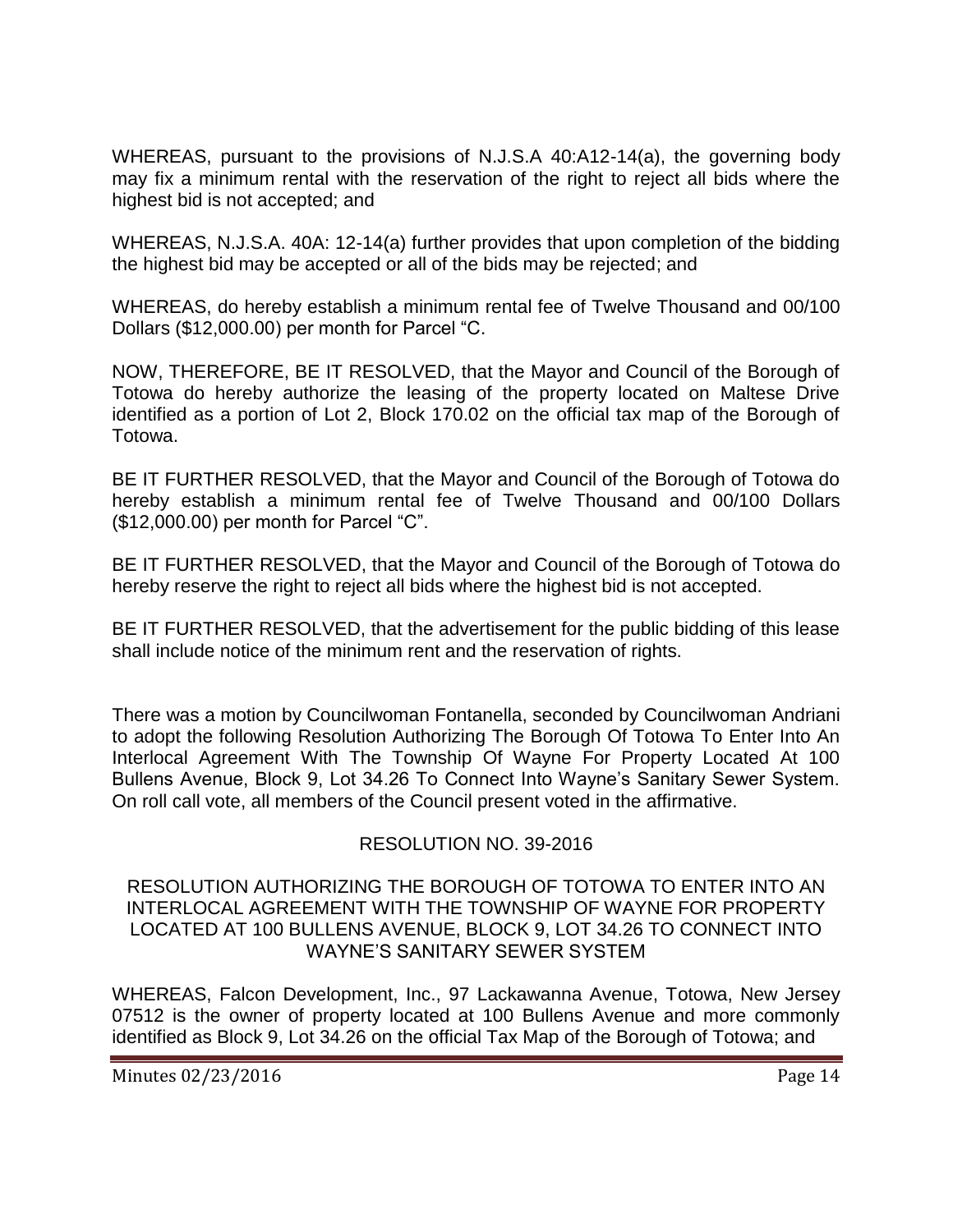WHEREAS, a portion of Bullens Avenue is located within the Borough of Totowa and a portion is located within the Township of Wayne; and

WHEREAS, the Township of Wayne provides sewer service to the homes on Bullens Avenue located within the Borough of Totowa; and

WHEREAS, Falcon Development, Inc. has received permission from the Township of Wayne to connect their property to the Township of Wayne's sanitary system; and

WHEREAS, it is the policy of the Township of Wayne that whenever a request is received to connect to the Township sewer for property located outside the Township that the Township enter into an Interlocal Agreement with the municipality where the property is located; and

WHEREAS, Falcon Development, Inc. has requested that the Borough of Totowa enter an Interlocal Agreement with the Township of Wayne for the connection into Wayne's sanitary sewer system; and

WHEREAS, the Mayor and Council of the Borough of Totowa desire to enter into the Interlocal Agreement subject to review and approval of the terms and conditions of the Agreement by the Municipal Engineer and Municipal Attorney.

NOW, THEREFORE, BE IT RESOLVED, that the Mayor and Council of the Borough of Totowa authorize the Borough of Totowa to enter into an Interlocal Agreement with the Township of Wayne for the property at 100 Bullens Avenue, Block 9, Lot 34.26, to connect into Wayne's sanitary sewer system.

BE IT FURTHER RESOLVED, that the Mayor and Council of the Borough of Totowa hereby authorize the Municipal Engineer and Municipal Attorney to review and approve the terms of the Agreement.

BE IT FURTHER RESOLVED, that the Municipal Council of the Borough of Totowa does hereby authorize the Mayor and Municipal Clerk to execute any and all necessary instruments relating thereto.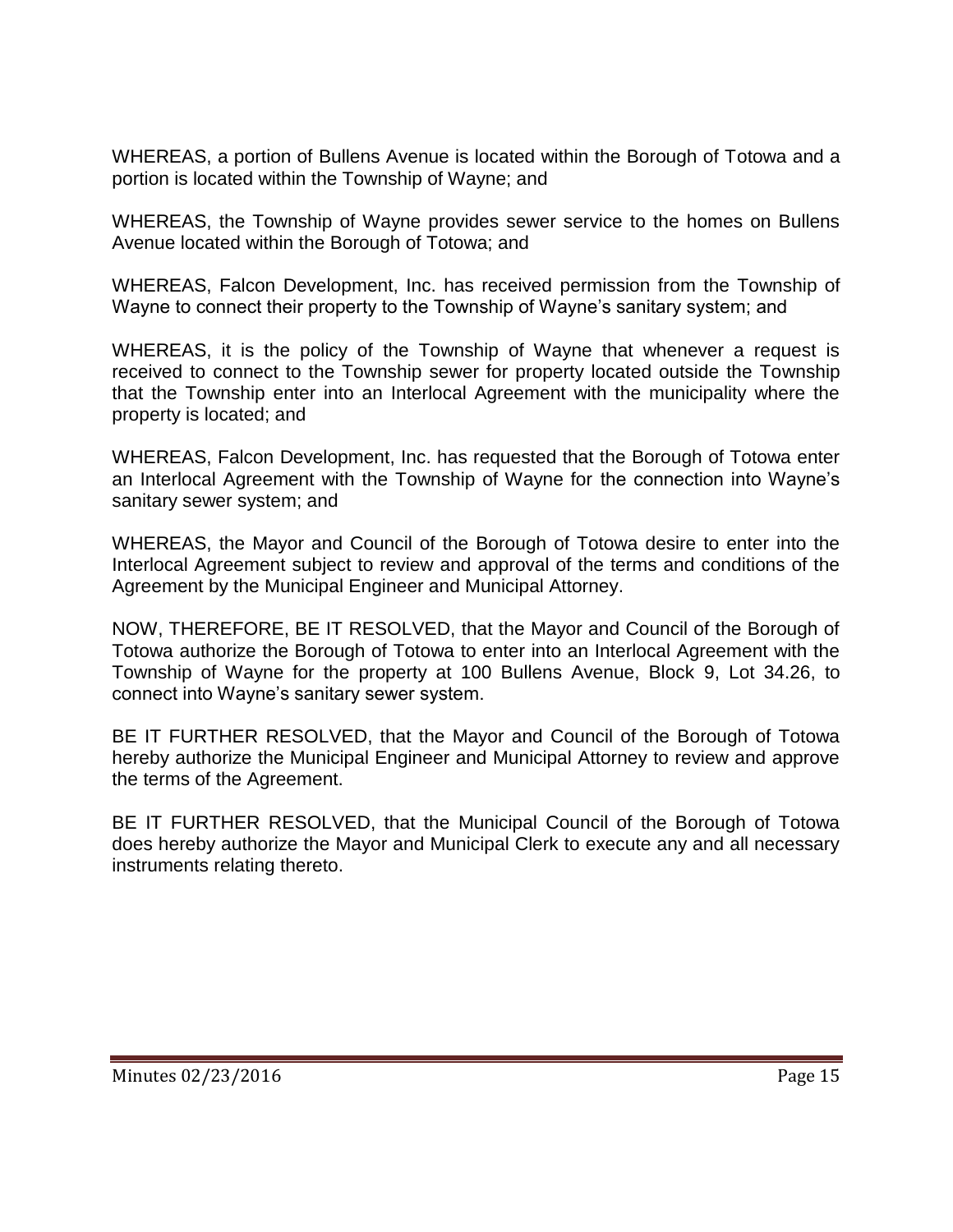A letter was received from Murph's Tavern inviting the Mayor and Council to their annual celebration in honor of St. Patrick's Day on Friday, March 11, 2016, Saturday, March 12, 2016 and Sunday, March 13, 2016 (5:00 p.m.—1:00 a.m.) and Thursday, March 17, 2016 (3:00 p.m.—2:00 a.m.) and requesting permission to have Rosengren Avenue closed from Totowa Road to Union Boulevard on those dates and times. There was a motion by Councilwoman Fontanella, seconded by Councilwoman Andriani to approve the request. On roll call vote, all members of the Council present voted in the affirmative.

## STREET CLOSING AUTHORIZED BY THE MAYOR

Under the authority vested in me as Mayor of the Borough of Totowa, County of Passaic, State of New Jersey, by virtue of N.J.S.A. 40:67-16.9 and the Code of the Borough of Totowa Chapter No. 398-42, I, Mayor John Coiro, do hereby order and direct that Rosengren Avenue between Totowa Road and Union Boulevard be closed to vehicular traffic from 5:00 p.m. to 1:00 a.m. on Friday, March 11, 2016, Saturday, March 12, 2016 and Sunday, March 13, 2016 and from 3:00 p.m. to 2:00 a.m. on Thursday, March 17, 2016. I further direct that proper signs and barriers be erected at the intersections of Rosengren Avenue and Totowa Road and Rosengren Avenue and Union Boulevard and that the Totowa Police Department control and regulate, as well as enforce, this regulation.

COMMITTEE ON LIAISON & INSPECTION:

There was a motion by Councilwoman Andriani, seconded by Councilman Bucher to adopt the following Resolution Authorizing The Municipal Planner To Conduct An Area In Need Of Rehabilitation Study For The Lower Borough And Prepare A Redevelopment Plan. On roll call vote, all members of the Council present voted in the affirmative.

# RESOLUTION NO. 40-2016

### RESOLUTION AUTHORIZING THE MUNICIPAL PLANNER TO CONDUCT AN AREA IN NEED OF REHABILITATION STUDY FOR THE LOWER BOROUGH AND PREPARE A REDEVELOPMENT PLAN

WHEREAS, the Local Redevelopment and Housing Law, N.J.S.A. 40A:12-1 et seq., (the "Redevelopment Law") authorizes municipalities to determine whether certain parcels of land in the municipality constitute an area in need of rehabilitation; and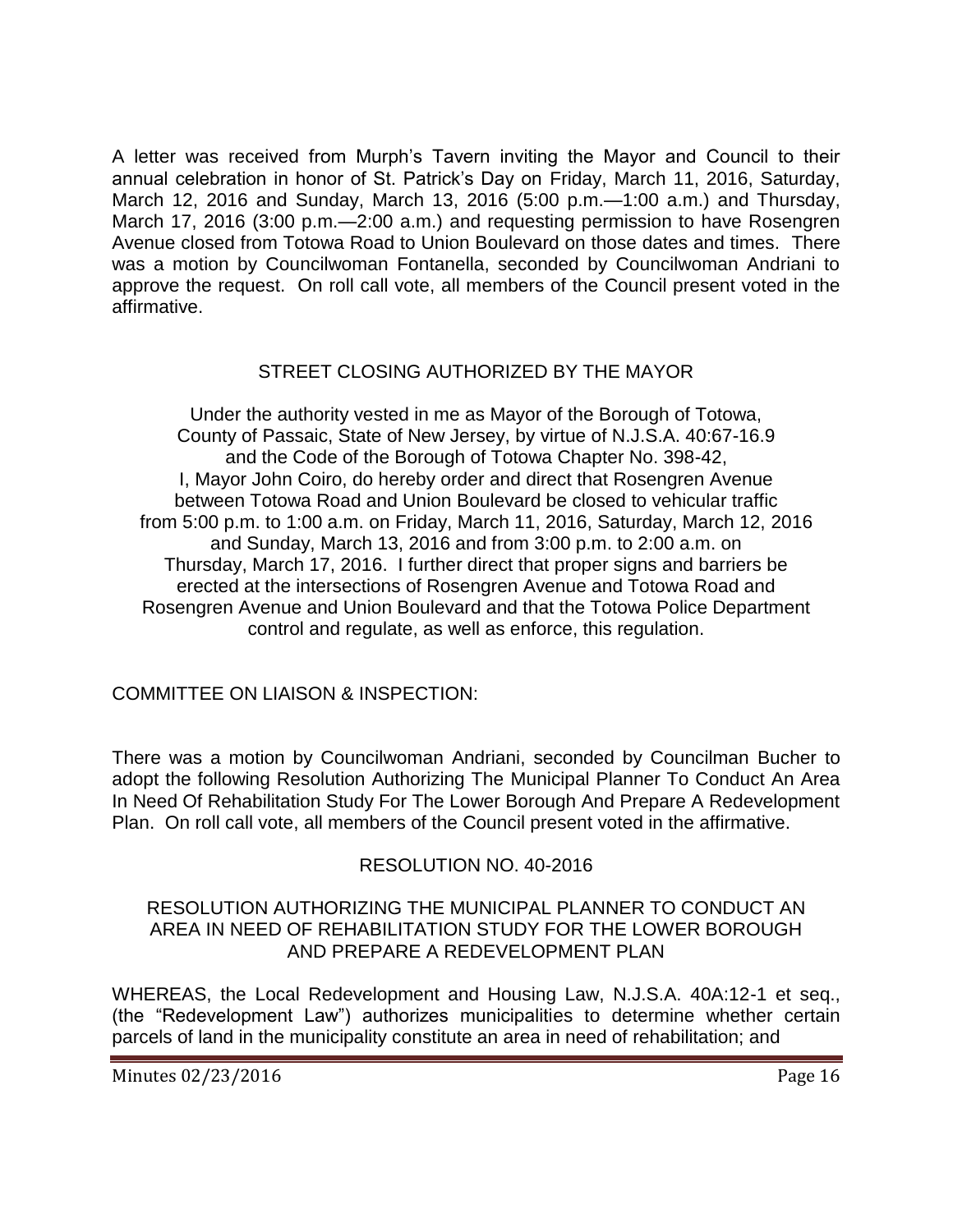WHEREAS, in accordance with the Redevelopment Law, the Mayor and Council of the Borough of Totowa desires to authorize the Municipal Planner to conduct an Area In Need of Rehabilitation Study for the property commonly referred to as the Lower Borough and subsequently prepare a Redevelopment Plan; and

WHEREAS, the Study Area will encompass the properties south of Elizabeth Place, west of Willard Avenue and north and east of Totowa Road in the Borough of Totowa; and

WHEREAS, Maser Consulting P.A., 53 Frontage Road, Suite 120, Clinton, New Jersey 08809, has submitted a proposal dated December 16, 2015 to provide the required planning services for a fee not to exceed the sum of Twenty Thousand Seven Hundred and 00/100 Dollars (\$20,700.00), a copy of which is on file in the office of the Borough of Totowa Municipal Clerk

WHEREAS, the Mayor and Council of the Borough of Totowa on February 23, 2016 did examine the proposal submitted by Maser Consulting P.A.; and

WHEREAS, pursuant to the applicable New Jersey State laws, these professional services may be authorized without public bidding.

NOW, THEREFORE, BE IT RESOLVED, that the Mayor and Council of the Borough of Totowa do hereby accept the proposal submitted by Maser Consulting P.A. for professional planning services to conduct an Area In Need of Rehabilitation Study for the property commonly referred to as the Lower Borough and subsequently prepare a Redevelopment Plan for the Borough of Totowa in the amount of Twenty Thousand Seven Hundred and 00/100 Dollars (\$20,700.00).

BE IT FURTHER RESOLVED, that the Mayor and Council of the Borough of Totowa do hereby authorize Maser Consulting P.A. to perform the professional services as set forth in their proposal.

There was a motion by Councilwoman Andriani, seconded by Councilman Bucher to adopt the following Resolution Authorizing The Planning Board To Investigate Whether the Lower Borough Should Be Designated As An Area In Need Of Rehabilitation Pursuant To The Local Redevelopment And Housing Law N.J.S.A. 40A:12A-1 Et Seq. On roll call vote, all members of the Council present voted in the affirmative.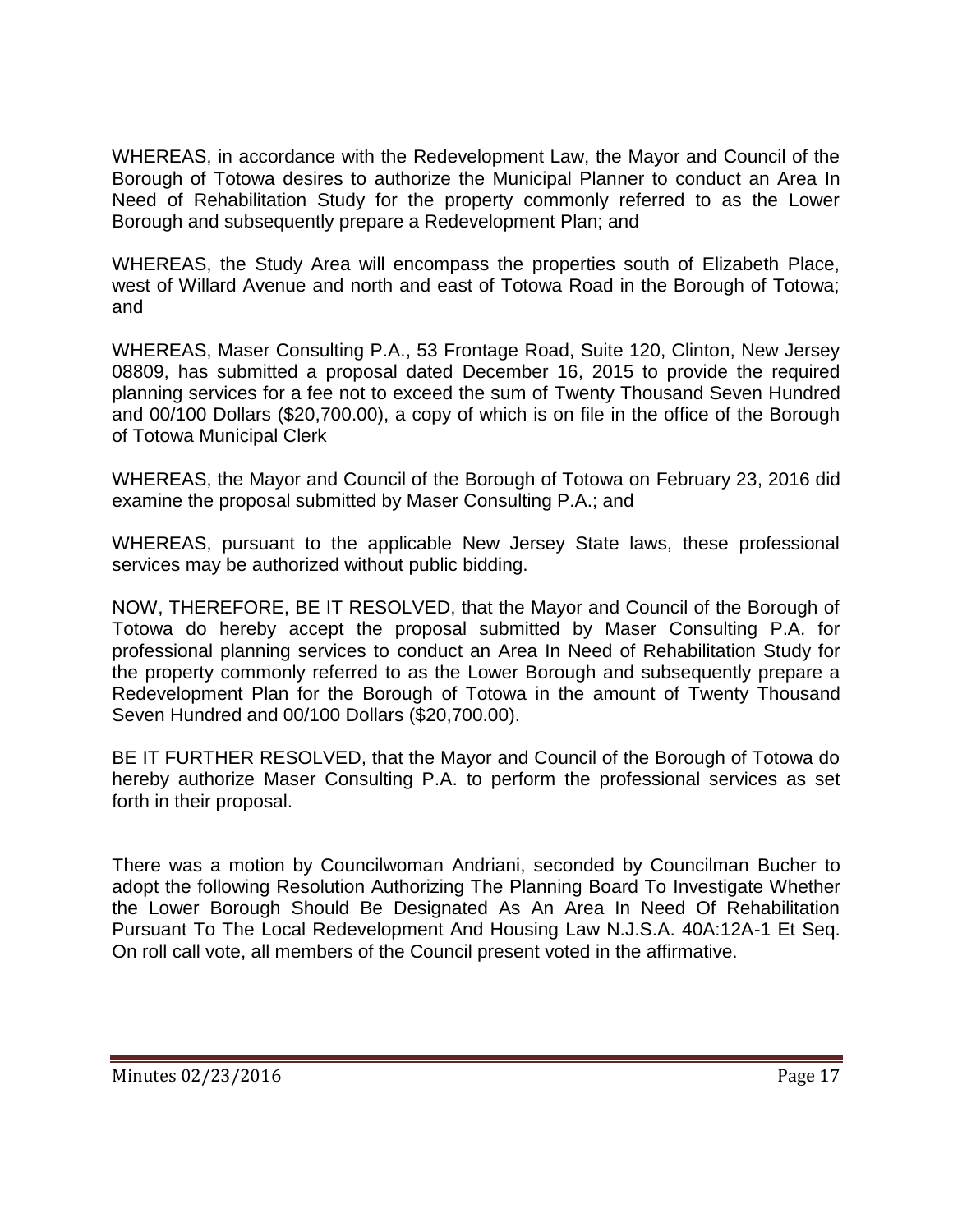# RESOLUTION NO. 41-2016

#### RESOLUTION AUTHORIZING THE PLANNING BOARD TO INVESTIGATE WHETHER THE LOWER BOROUGH SHOULD BE DESIGNATED AS AN AREA IN NEED OF REHABILITATION PURSUANT TO THE LOCAL REDEVELOPMENT AND HOUSING LAW, N.J.S.A. 40A:12A-1 ET SEQ.

WHEREAS, the Local Redevelopment and Housing Law, N.J.S.A. 40A:12A-1 et seq., (the "Redevelopment Law") authorizes municipalities to determine whether certain parcels of land in the municipality constitute an Area in Need of Rehabilitation; and

WHEREAS, in accordance with the Redevelopment Law, the Municipal Council of the Borough of Totowa believe the property commonly referred to as the Lower Borough and encompassing the properties south of Elizabeth Place, west of Willard Avenue and north and east of Totowa Road in the Borough of Totowa (the "Property") should be designated as an Area in Need of Rehabilitation pursuant to Section 14 of the Redevelopment Law, N.J.S.A. 40A:12A-14 (the "Rehabilitation Area"); and

WHEREAS, the Borough of Totowa believes that within the Property more than half the housing stock is at least 50 years old or the water and sewer lines are at least 50 years old and are in need of substantial maintenance; and that a program of rehabilitation is expected to prevent further deterioration and to promote the overall development of the Borough of Totowa in accordance with the requirements of Section 14 of the Redevelopment Law, N.J.S.A. 40A:12A-14(a); and

WHEREAS, Section 14 of the Redevelopment Law, N.J.S.A.40A:12A-14(a), also provides that prior to the adoption of a resolution designating the Rehabilitation Area as an Area in Need of Rehabilitation, the Municipal Council must first submit a copy of the proposed resolution designating the Rehabilitation Area to the Borough of Totowa Planning Board for review.

NOW, THEREFORE, BE IT RESOLVED, that the Mayor and Council of the Borough do hereby authorize the following:

- 1. The aforementioned recitals are incorporated herein as though fully set forth at length.
- 2. The Municipal Council hereby directs that the Municipal Clerk transmit a copy of this Resolution to the Borough of Totowa Planning Board for review and providing its recommendation to the Municipal Council within 45 days of receipt of this resolution pursuant to Section 14 of the Redevelopment Law, N.J.S.A. 40A:12A-14(a).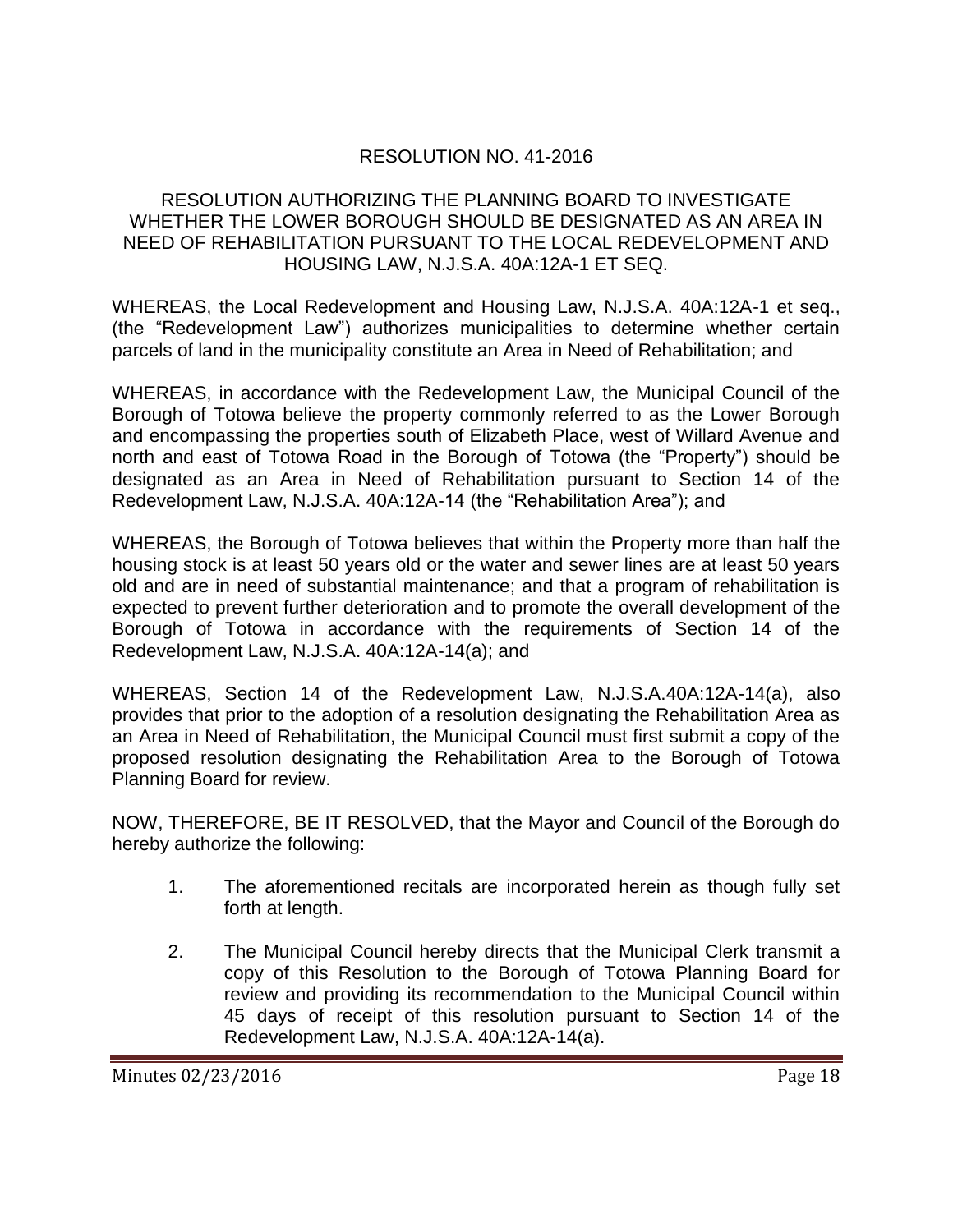3. This resolution shall be effective immediately.

There was a motion by Councilwoman Andriani, seconded by Councilman Bucher to authorize the Borough Clerk and Borough Attorney to readvertise for RFP's for the Zoning Board of Adjustment Attorney. On roll call vote, all members of the Council present voted in the affirmative.

COMMITTEE ON LEGISLATION & ORDINANCES:

There was a motion by Councilman Bucher, seconded by Councilman Picarelli to approve the Petition To Extend Licensed Premises for Anthony Murphy, Inc. on Friday, March 11, 2016, Saturday, March 12, 2016 and Sunday, March 13, 2016. On roll call vote, all members of the Council present voted in the affirmative.

There was a motion by Councilman Bucher, seconded by Councilman Picarelli to approve the Petition To Extend Licensed Premises for Anthony Murphy, Inc. on Thursday, March 17, 2016. On roll call vote, all members of the Council present voted in the affirmative.

There was a motion by Councilman Bucher, seconded by Councilman Picarelli to approve Raffle License Application No. 1913 for The Arc of Bergen & Passaic Counties, Inc. for a Tricky Tray to be held on April 1, 2016 at the Ruby Lounge. On roll call vote, all members of the Council present voted in the affirmative.

There was a motion by Councilman Bucher, seconded by Councilman Picarelli to approve Raffle License Application Nos. 1914 & 1915 for the FOWA Rescue, Inc. for a Tricky Tray and On-Premise 50/50, respectively, to be held on April 21, 2016 at The Bethwood. On roll call vote, all members of the Council present voted in the affirmative.